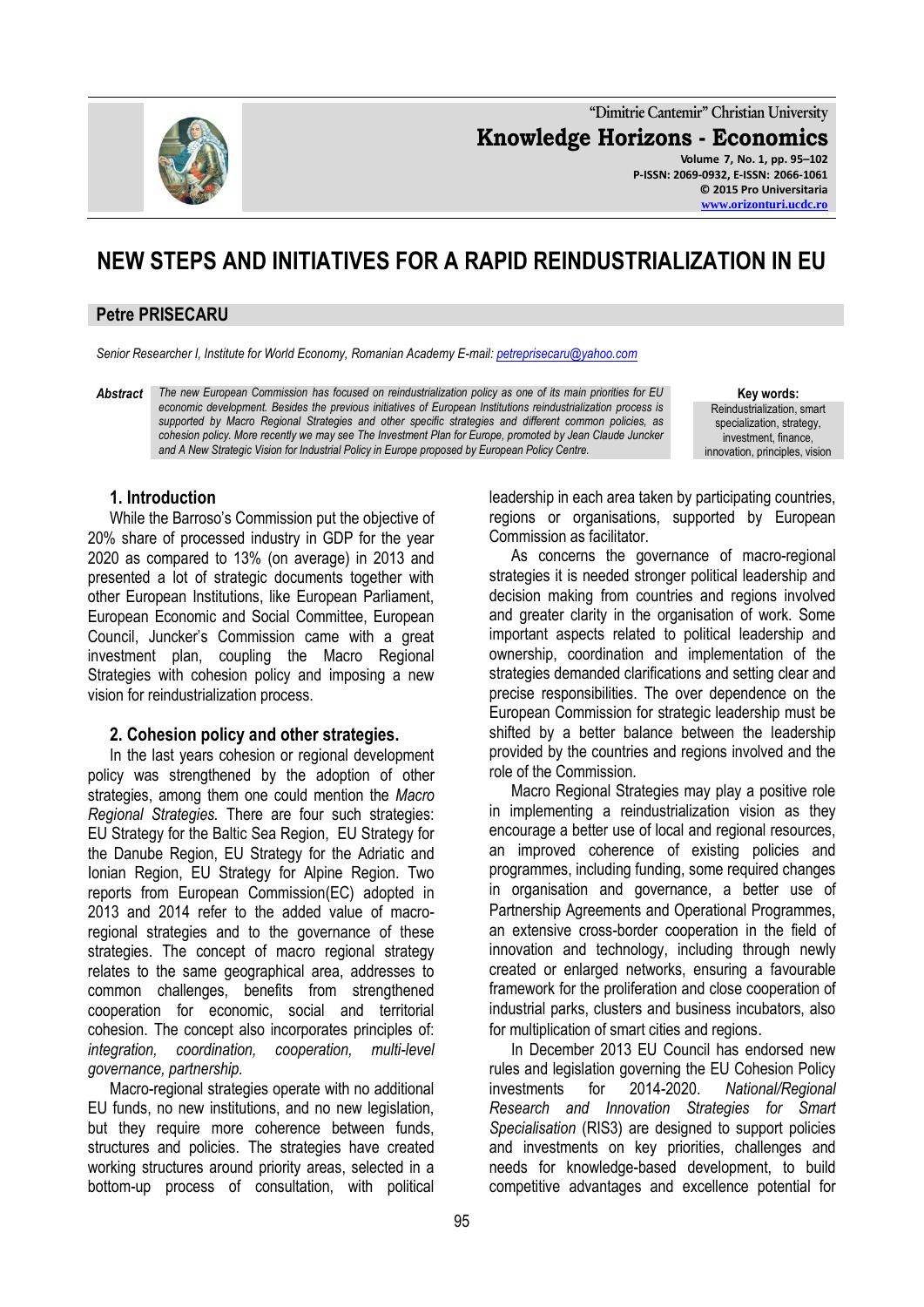each country/region's strengths, to support technological and practice-based innovation and to stimulate private sector investment, to get stakeholders fully involved and encourage innovation and experimentation, to provide evidence, sound monitoring and evaluation systems. That is why national and regional authorities should design smart specialisation strategies in an entrepreneurial discovery process which may allow a more efficient use of Structural Funds and may increase the synergies between EU, national and regional policies, and between public and private investments.

The role of these strategies is to respond to complex development challenges by adapting the policy to the regional context. As a key part of EU Cohesion Policy Reform RIS3 are meant to support economic development and investments at regional level based on specific resources, opportunities and trends, to provide more added value, impact and visibility of EU funding, to ensure synergies between European policies and funding, complementing national and regional schemes and private investment.

Priorities included in RIS3 are based on an entrepreneurial vision supported by strategic intelligence about:

- a) Region's assets: industrial structures, clusters, universities, research institutes, science, technology, skills, human capital, environment, market access, governance systems, and linkages and connections with other regions.
- b) Region's challenges: ageing population, labour market mismatches, remote location and environmental aspects.
- c) Competitive advantages and potential for excellence: SWOT, foresight and trend analyses, technology mapping, cluster analysis, entrepreneurial knowledge of markets.

The combination of financial instruments-grants, loans, others- in a given regional environment should support the fulfillment of policy goals, helping and facilitating business activities and leveraging private investments. Result indicators are also used for improving policies and programmes allowing evaluation and learning, sharing experience and good practices.

RIS3 encourages the unity of all stakeholders linking small, medium-sized and large firms, encourages the multi-level governance and helps the building of creative and social capital within the community. The RIS3 process must be interactive, regionally-driven and consensus-based. All partners, public organisations and private entities must be fully involved in developing, implementing and monitoring smart specialisation strategies.

Under RIS3 there are implemented policies adapted to local context, aiming at stimulating regional innovation and development, targeting rejuvenating traditional sectors, disseminating new technologies, technological diversification, developing new economic activities based on high technologies, exploiting new forms of innovation(user, social and service.) Due to severe financial constraints one must find niches with competitive advantages or introduce new technologies into traditional industries and exploiting their smart regional potential. RIS3 represents an instrument for tackling social, environmental, climate and energy challenges.

RIS3 will make regions more visible to international investors as smart specialisation improves the region's position in specific global markets/niches and international value chains. Improving internal and external connections is essential for an effective innovation policy (e.g. triple or quadruple helix networks, knowledge triangles, university/business cooperation, clusters, etc.), as well as for the internationalisation of the companies, for achieving a critical potential of cluster activities and for generating inflows of knowledge. RIS3 recommends policies adapted to regions capabilities, opportunities and needs, research and innovation resources must reach a critical mass and must be focused on areas of real potential and strength. Regions must diversify into technologies, products and services that are closely related to existing dominant technologies and the regional skills base. Knowledge spillover in related industries, new industries based on existing clusters, new industrial capabilities in areas with high growth potential (e.g. cross-clustering), specialised technological diversification in emerging economic activities are some important directions in regional development policy and also in reindustrialization policy.

As the Regulation (EU) 1301/2013 of the European Parliament and of the Council of 17 December 2013 stipulates, smart specialisation strategies focus on innovation and have priorities targeting the building of competitive advantages at regional level and must involve national or regional managing authorities and stakeholders such as universities and other higher education institutions, industry and social partners in an entrepreneurial discovery process.

National or regional smart specialisation strategies are in line with National Reform Programs and they are based on SWOT or similar analysis, contain measures for stimulating RTD investment, have a monitoring and review system, mention available budgetary resources for R&I, refer to MS multi-annual plan for budgeting and prioritisation of investments linked to EU priorities(like ESFRI).

MS and regions have to identify the knowledge specialisations related to their innovation potential, based on their assets and capabilities, through entrepreneurial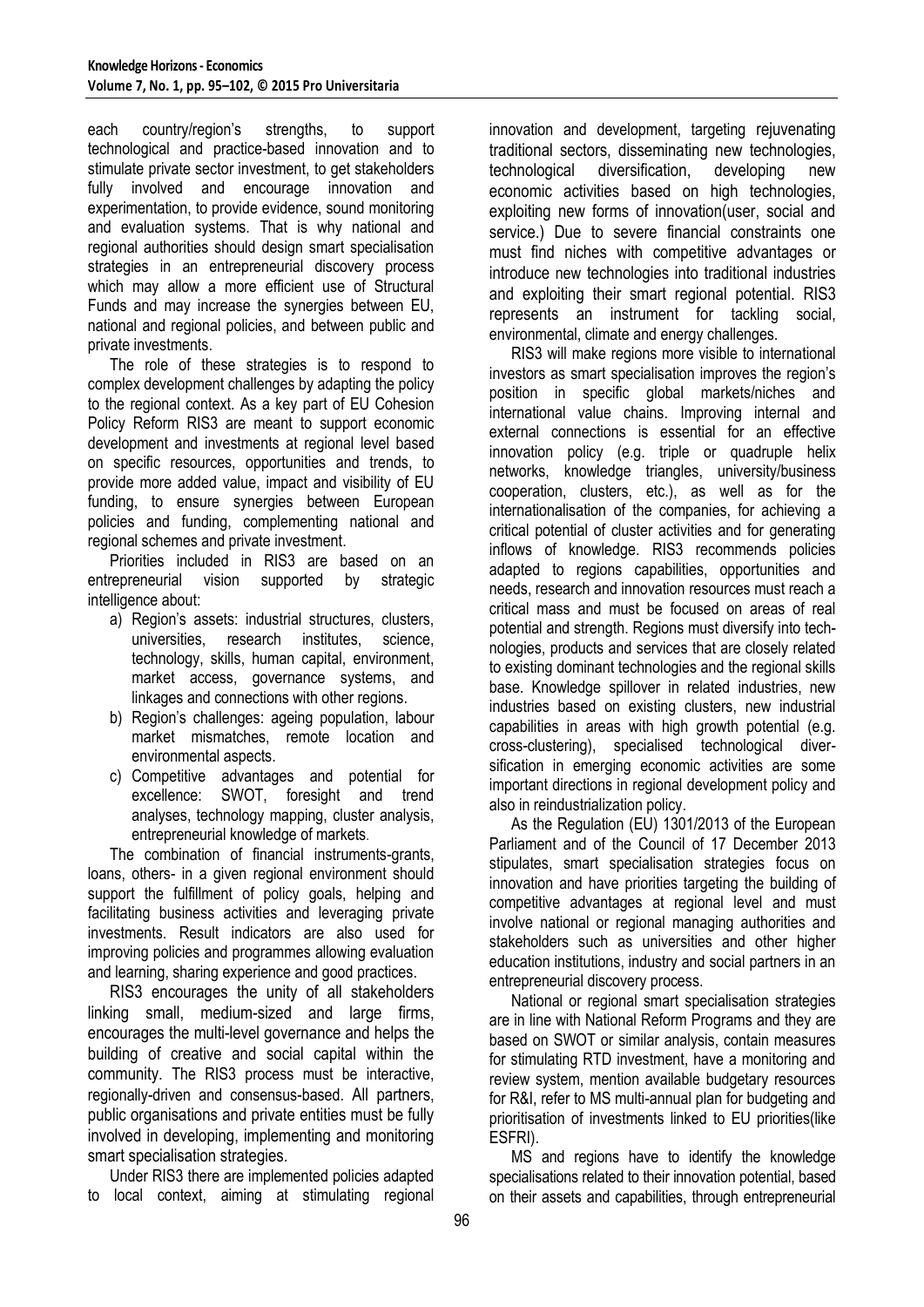discovery, involving key innovation stakeholders and business. Smart specialisation implies that business, research centres and universities work together for finding the most promising areas and the obstacles affecting innovation. The national or regional authorities must propose a strategy based on planned public and private investments including those from Structural Funds for research, technology and innovation.

Any strategy should not aim at regional scientific excellence but at practice-based innovation, at spreading knowledge and innovation. A strategy should be selfassesed and peer-reviewed. There is a methodological and practical guide(from May 2012) for developing and implementing regional innovation strategies for smart specialisation. There is also the Smart Specialisation Platform, launched in June 2011 managed by Joint Research Centre (JRC-IPTS) in Seville, Spain, offering guidance, training and support in peer reviewing.

Smart Specialisation Strategies are not a new but an effective instrument for EU reindustrialization policy. Committee of the Regions supports the regions to create "Smart Specialization" through a revamp of the application of the "triple helix" principle (Universities, Industry, Government) and to create the path to the European excellence through an enhanced European cooperation and benchlearning (particularly under Horizon 2020 Programme), being encouraged large scale demonstration projects in which the emphasis is on applying the high level global knowledge and on the strengthening of synergic collaboration between more paralel projects.

Open Innovation 2 is an important component of Digital Agenda for Europe together with Single Digital Market, Broadband Internet and Digital Services. Open Innovation involves the use of the external environment as well as internal ideas and routes to the market. OI2 is strongly connected with the"quadruple helix" principle (Government, Industry,Universities, Civil Society) which means the involvement of institutional entities, research centres, businesses, industry and citizens. OI2 is based on networking, collaboration, corporative entrepreneurship, proactive management of intellectual property, R&D.

Smart Specialisation Strategies are a pre-condition for ERDF funding and MS and regions must have RIS3 Strategies before Operational Programmes are approved.

# **3.The Investment Plan for Europe**

On 15 July 2014 Jean-Claude Juncker, President of the European Commission presented in the European Parliament some Political Guidelines focused on strengthening Europe's competitiveness and stimulating (smarter) investments for jobs, the need to mobilise up to €300 billion in additional public and private investment in the real economy over the next three years, additional investments targeting the infrastructure (Broadband

Internet, transport, energy networks), renewable energy and energy efficiency, also the education, research and innovation activities.

On 26 November 2014 European Commission issued its Communication called An Investment Plan for Europe. This Plan will be a package of measures to unlock public and private investments in the real economy, amounting to €315 billion over the next three years (2015-2017). The Investment Plan consists of three strands: (1) mobilising investment finance without creating public debt; (2) supporting projects and investments in key areas such as infrastructure, education, research and innovation and (3) removing sector-specific and other financial and non-financial barriers to investment. A Partnership between EC and EIB will be launched with the objective of mobilising investment primarily in strategic infrastructure, SMEs and middle capitalisation companies (European Fund for Strategic Investments). Taking advantage of the EIB's knowledge the Partnership will focus on: responding to market gaps requiring higher risk bearing capacity; working with new clients, and ensuring larger sector coverage; offering new products; providing new delivery modes in cooperation with National Promotional Banks and private sector financial institutions. A Task Force has been set up by the Commission and the European Investment Bank (EIB), together with the Member States, to look into potential barriers to investments and screen potential projects.

The Investment Plan is meant to stimulate the growth and job creation through products adjusted to regional needs. EC, EIB, National Promotional Banks and the managing authorities of the European Structural and Investment Funds will provide support expertise for technical assistance for project structuring, the use of innovative financial instruments, the use of public-private partnership solutions. An investment advisory 'Hub' (built on programmes like JASPERS) will integrate all investment advisory services and direct all questions regarding technical assistance to a single portal for project promoters, investors and public managing authorities with the aim to accelerate investments by providing advice for preparing and developing quality projects and investments, for enhancing the effective use of ESIF, CEF, Horizon 2020 and other EU funds, by improving access to other sources of public and private finance.

Funding will be channeled to viable projects, from strategic infrastructure (digital and energy investments in line with EU policies), transport infrastructure in industrial centres, education, research and innovation, (see graphs no. 1 and 2) investments boosting employment, in particular through SME funding and measures for youth employment, environmentally sustainable projects, Innovation and Research & Development. MS will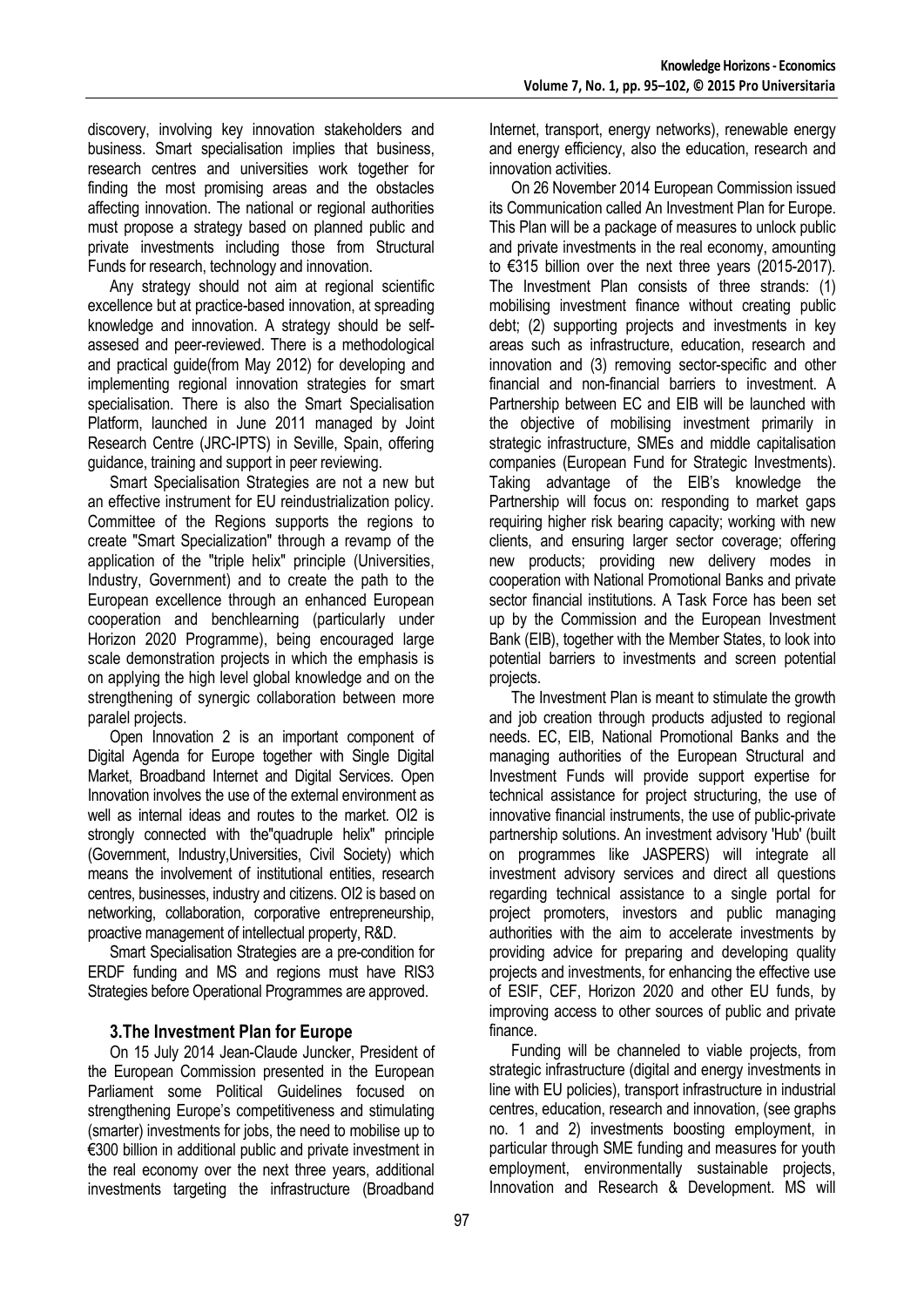provide to the Task Force lists of projects selected according to three key criteria: EU value added,

economic viability and value, starting period in the next three years.





*Source:* European Commission, An Investment Plan for Europe, Communication, 26.11.2014

#### *Graph 2.* The new European Fund for Strategic Investments – initial construction (EU alone)



\* 50% guarantee= € 8 bn from Connecting Europe Facility (3.3.), Horizon 2020 (2.7.) and budget margin (2) \*\* Net of the initial EU contribution used as guarantee: € 307 bn

*Source:* European Commission, An Investment Plan for Europe, Communication, 26.11.2014

## **4. Towards a New Industrial Policy for Europe**

As industrial renaissance is on a high place in the EU political agenda and manufacturing sector has an

important position in economy and gained an increased attention after the crisis. European Policy Center has formed an Industrial Policy Task Force that has tried to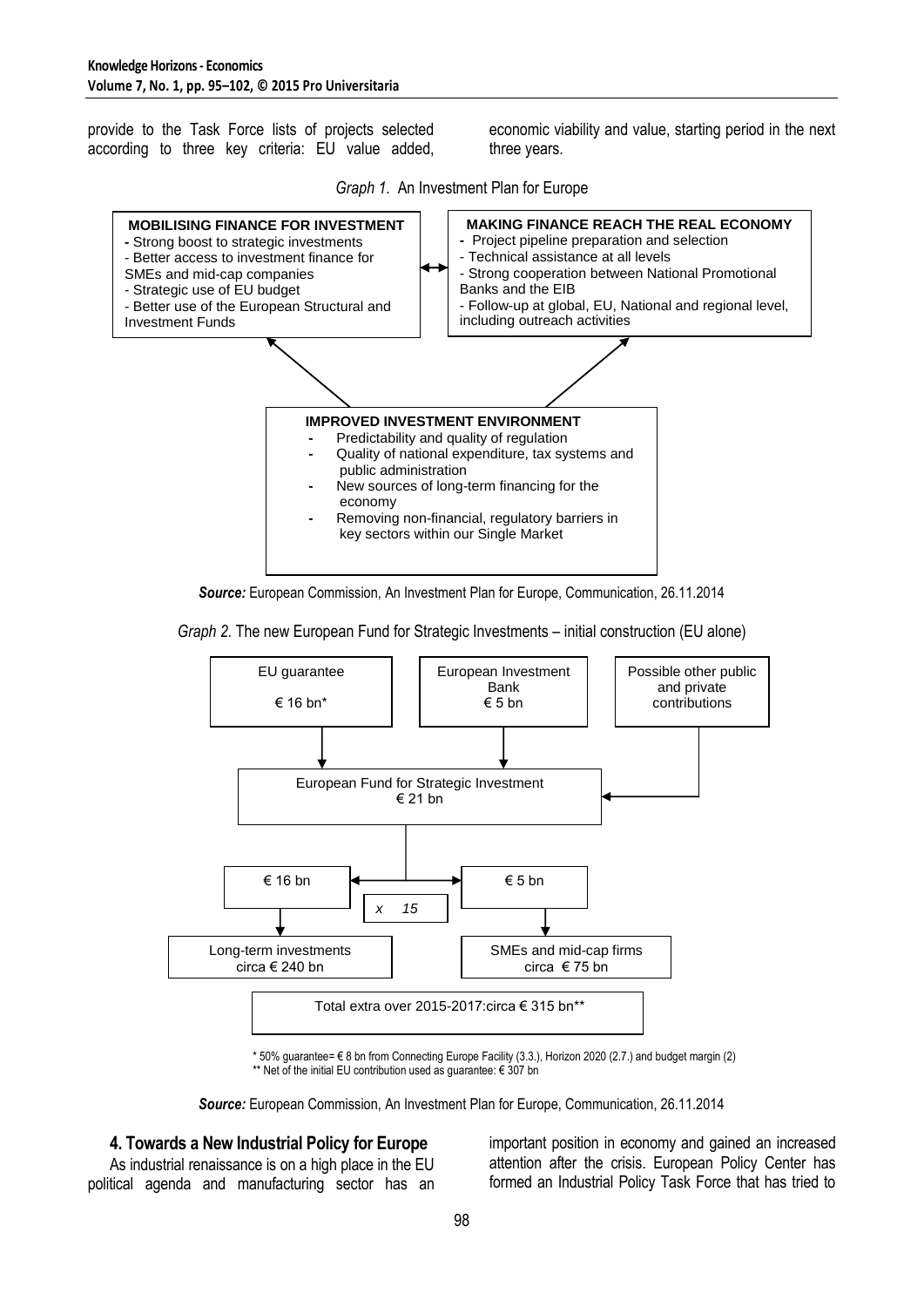identify a strategic vision for the future of industrial policy in Europe and to develop policy recommendations to strengthened industry's competitiveness.

In November 2014 EPC issued a paper (78) called: *Towards a New Industrial Policy for Europe*, from which I present some ideas and recommendations.

The European manufacturing industry has passed through an obvious decline in the last decades accelerated by financial and economic crisis that highlighted the structural deficiencies in this field and the need to maintain a solid industrial base and a compe– titive industrial position at the international level. The weak and inconsistent measures adopted at EU and national level were not able to revive the industrial base and to strongly increase the industrial output and its efficiency.

Deindustrialization process from the last three decades had negative economic, financial and social effects, moreover we could see significant divergences in manufacturing performance between MS that hindered the integration process.

According to some scholars (Owen, Naudé, Warwick) and their studies industrial policy has passed through three phases since the end of Second World War: from the 1950s to late 1970s, from the early 1980s to the early 2000s and from the early 2000s to present, and evolved from product market intervention (Keynesian interventionism) to *laissez faire* (liberal approach) policies and then to smart interventions in building systems and facilitating coordination and strategic approach.

EPC Issue Paper reveals the fact that the governance structure of EU industrial policy is weak, EU level using only instruments specific to internal market, competition policy, trade policy, regional policy, R&D policy, energy policy infrastructure policy a.s.o. A logical conclusion is that EU needs a comprehensive strategy based on a more collaborative approach and a better optimisation of EU strengths. The strong interdepen– dence between MS economies advantages by diversifying the industrial specialisations and industry's structure, by pooling the human capital, by increasing the size of the Single Market.

The EPC Issue Paper presents a toolkit for implementing a concrete action plan in industrial policy based on three stages: requirements preparing the ground for a genuine vision, implementing two guiding principles of the new strategic vision, enhancing sophistication factors (graph no 3).

#### *Graph 3.* A toolkit for implementing a new industrial vision



*Source:* EPC Issue Paper No.78, Towards a New Industrial Policy for Europe, November 2015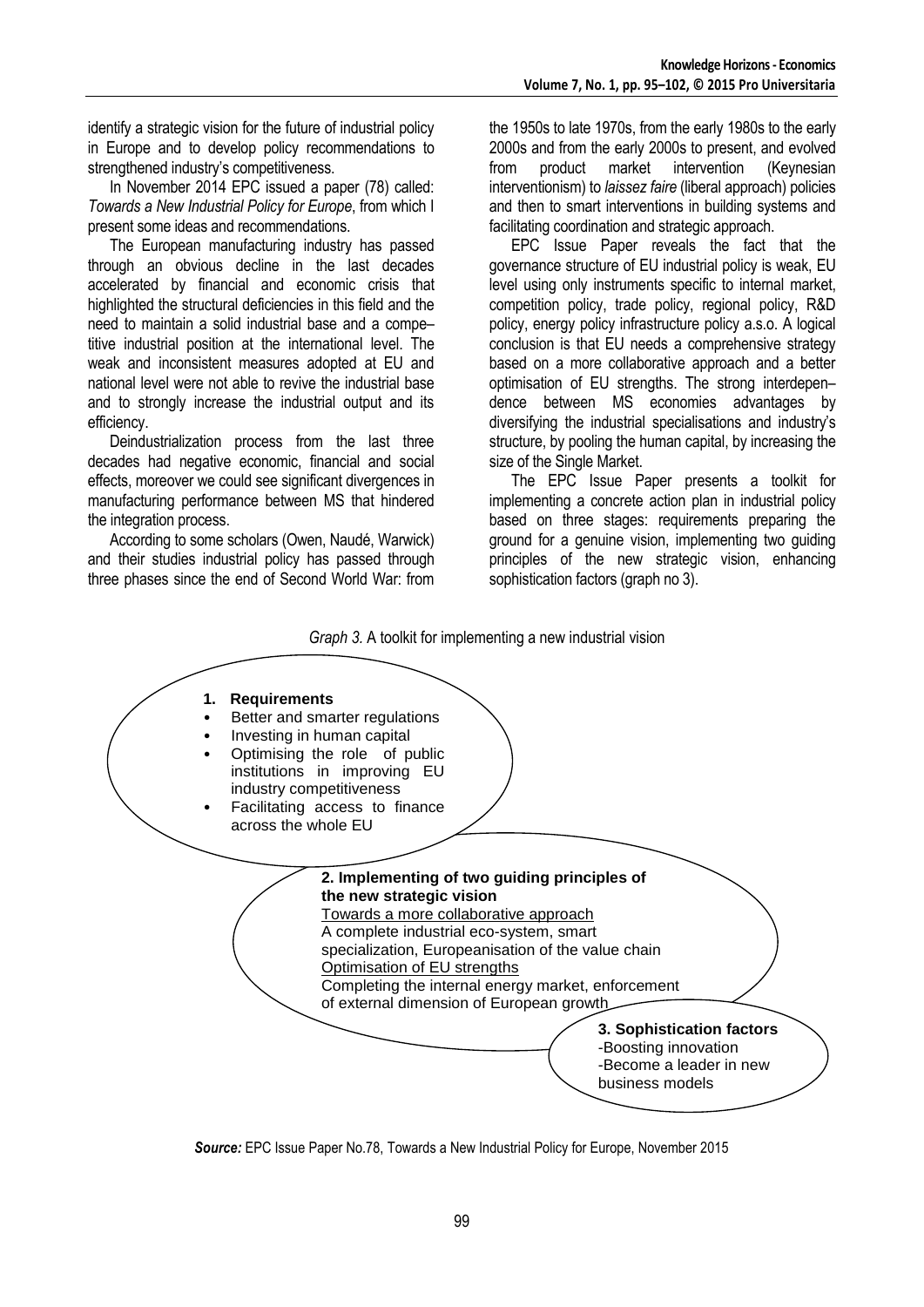## **Requirements preparing the ground for a genuine vision**

European industry needs a better and smart regulation and the removal of numerous administrative obstacles to registering companies, certificating products and services, imposing emissions and security norms, protecting intellectual property rights, adopting technical standards. Overregulation and heavy bureaucracy may be blamed for hampering the entrepreneurship and the development of industrial production. Intellectual Property (IP) protection represents an important element of the regulatory framework. Within EU, IP- intensive industries generate many jobs, provide 35% of the employment, generate 39% of GDP (€4700 billion), have a share of 90% of EU external trade. EU has to develop and implement a clear and effective IP policy.

The future evolution of manufacturing in Europe depends on how skills and education evolve in MS. There will be a growing need for high skill and more specialised workers. Technical education and skills have been neglected for a long time and this is reflected in the discrepancy between industry's needs and the offer of education and training systems. In the countries with a strong traditional industrial base, like Germany and Austria, there is a high performance model of apprenticeship which involves an active role of public authorities for supporting vocational education and training (VET) and helping SMEs.

According to EPC Paper we have some good examples in the field of industrial education and training. In Austria Institute for Economic Promotion (WIFI) of the Austrian Federal Economic Chamber is using the expertise of leading representatives of the business community in the field of human resources and education (experts and entrepreneurs). Another example is offered by European Technology Platform for Sustainable Chemistry (SusChem) launched by CEFIC to ensure higher education through intense cooperation within chemical industry and by means of Educate to Innovate Programme and through SusChem R&I projects meant to enhance the innovation skills of future scientists and engineers. The EU launched European Alliance for Apprenticeships in 2013 for promoting the apprentice system and providing advice for its implementation. In 2014 High-Level Expert Group on Key Enabling Technologies recommended to EU to create A European Technology Research Council for promoting technological excellence in research and innovation.

Public authorities may play an important role in supporting reindustrialization process by maintaining a business-friendly environment and by assuring a fair competition on national, European and global markets. Free and open competition stimulates the entry and exit in the market and leads to lower prices and higher quality of products and services, is good for consumers and also for the competitiveness of producing companies. Under these circumstances European Commission monitors the European market to avoid market distortions and to control the use of state aid by national public authorities. Any kind of state aid must not distort competition by favouring some companies or goods. Competition law is maybe the major pillar of EU industrial policy, as respecting market forces and limiting governmental interventions represent two basic principles of economic policy. EPC Paper reveals the risks of excessive liberal approach which created speculative bubbles and sectorial imbalances in some countries and led to neglecting the manufacturing industry and its positive externalities.

State aid is needed for supporting the relaunch of manufacturing industry by means of generating knowledge spill-overs across sectors and companies, favouring the creation of start-ups, encouraging the innovation and productivity of industrial actors, addressing to vital challenges like resource scarcity and high CO2 emissions.

The access to finance of SMEs should be facilitated as 20 million SMEs existing now in EU represent 99.8% of all non-financial companies, employ 86.6 million people and generate 57.7% of total EU value added. SMEs do not have alternatives to debt financing and rely heavily on domestic bank funding but unlike large corporations, they have a difficult access to credit opportunities. Micro and young enterprises are more affected as European banks are reluctant to give loans to them invoking high risks and a low or slow rate of return on investment.

As EPC Paper shows the European Investment Fund (EIF), funded by the European Investment Bank (EIB), the European Commission and some European banks and financial institutions, is the largest investor in venture and growth capital funds, the major SME guarantor and the leading source of funding for microfinance in Europe. Working in partnership with banks, guarantee institutions and venture capital funds, the EIF provides different kinds of innovative financial instruments (debt and equity instruments), covering various types of SMEs and making possible the financial interventions in different phases of their development. Another instrument can be European private equity market (venture capital, private equity fundraising, technology transfer, mezzanine finance, public private partnership) that may provide the necessary capital for creating new companies or restructuring the existing ones. Microcredit (under €25,000) is a useful instrument for the creation of new micro SMEs and start-ups, mostly self-employed. EIF and EC have created a fund for microfinance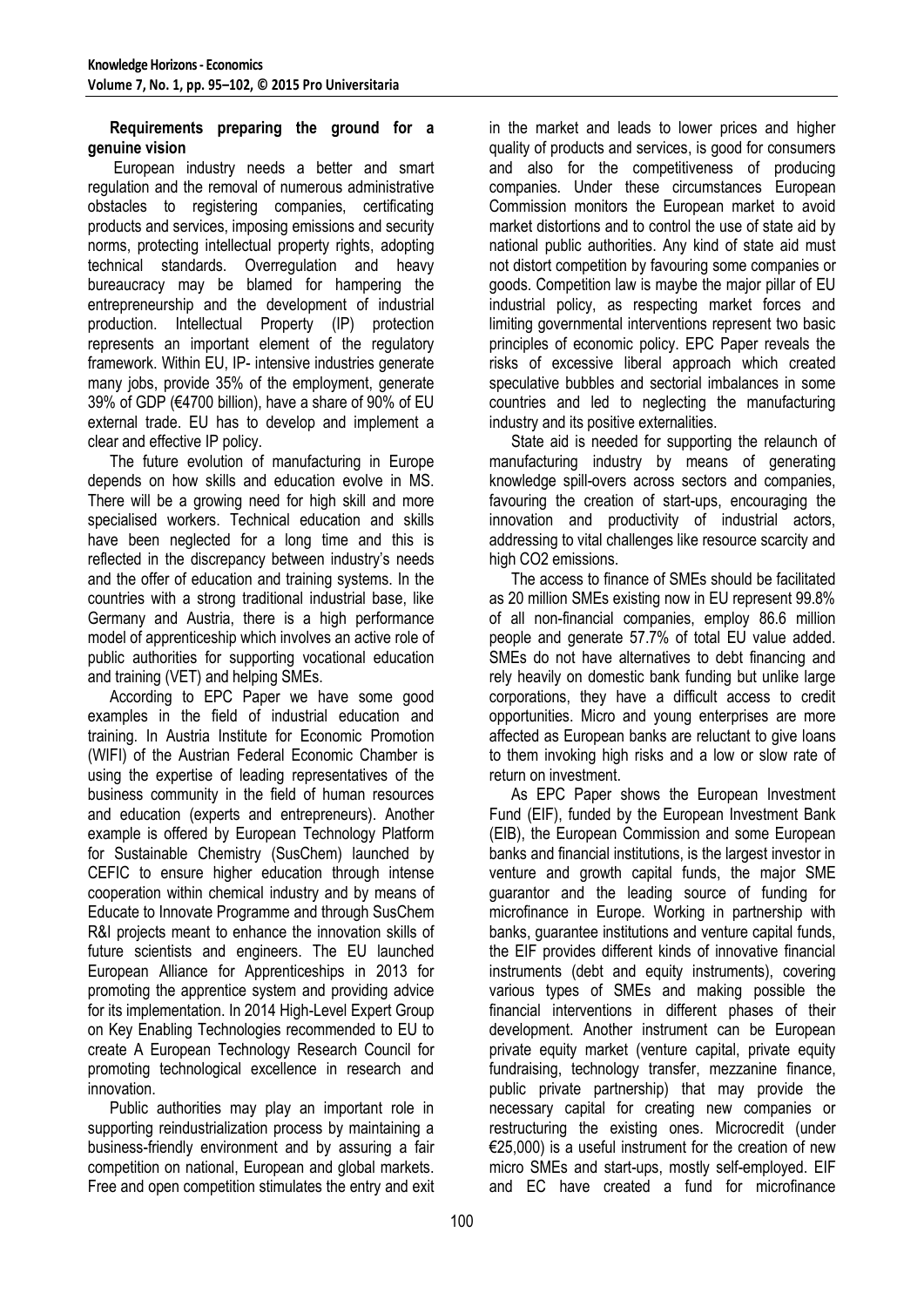intermediaries, called European Progress Microfinance Facility with a fund of €205 million dedicated for individuals trying to re-enter the labour market, to disadvantaged individuals, including people at risk of social exclusion, to micro-enterprises, including those in the social economy. ECB set up in September 2014 the Targeted Long Term Refinancing Operations with €82.6 billion allocated to the banks for offering loans to the real economy.

### **Implementing the two guiding principles of the new strategic vision**

*Towards a more collaborative approach.* Some regions have specialized in high-value and knowledgerich products based on two strategies that allowed them to build a complete industrial eco-system: specialization and clustering. Specialization is based on complementary industries located in nearby areas, on interdependencies and relationships between component suppliers, sub-contractors and manufacturers using highly skilled workers and sophisticated production systems. In industrial agglomerations one can find clusters close together and this allows the reduction of transport costs, knowledge spillovers and rapid meeting of demand.

To counteract the relocation of equipment producers and component suppliers, new models of innovation and technology partnership are needed and clusters must be created based on four determinants of competitive advantage: market demand, input/factor conditions, presence of supporting industries, competition climate. Technology and research centres have a significant role in raising the innovation and economic development potential of a cluster. Manufacturing industry has to work closely with universities and research and technology institutes for speeding up the innovation activities involving technological research, product development, demonstration activities.

Smart specialisation is a process with regional authorities as key actors, but they should work together with entrepreneurs, innovators, research and technological centres.If the process is well coordinated and implemented it may foster entrepreneurship, interregional learning and cooperation, facilitate the emergence of the Europeanisation of manufacturing value chains. More intitatives, a better governance at all levels, alligninig the EU funding and regional policy directions to manufacturing priorities, promotion of industrial clusters,a good cooperation between innovation chain agents and public institutions may improve the results of this policy.

Companies integrated in GVCs, through offshoring or outsourcing activities, have a good level of productivity, efficiency and market position.

Reindustrialisation process within EU involves the idea to reflect on the benefits of the Europeanisation of the value chains or the need to organize these chains at EU level. European value chains have led to a high degree of integration in processed industry and they have benefits similar to those of GVCs, but the more they have the advantage of lower transport costs, more jobs in European industry and services, more exports and revenues.

*Optimisation of EU strengths.* A great challenge for EU is completing the internal energy market. High energy prices in EU affect industrial competitiveness, despite significant improvements in energy intensity in the last two decades. An increased cooperation between MS, a better functioning, more integrated and more competitive energy market, a recent proposed Energy Union, will bring great benefits to manufacturing industry. EU was not able to complete the internal energy market by the end of 2014. Common rules must be implemented by all MS, more competition is needed for lower energy prices and for higher industrial competitiveness, more interconnection and upgrading of infrastructure is necessary for gas and electricity, the reduction of greenhouse emissions and development of green energies are also important priorities.

Strengthening the external dimension of European growth is linked to a more effective industrial policy and implies a powerful economic diplomacy, a good promotion of commercial interests abroad, new structures and modalities for harnessing business opportunities in emerging economies, a good trade policy based on multilateral and bilateral negotiations and Market Access Strategies. The major contributors to a European Economic Diplomacy are: EUROCHAMBRES, EU business support centres, Missions for Growth.

## **Enhancing Sophistication Factors**

*Boosting Innovation.* A large part of EU's research is basic research while a country like China opted more for applied research. Innovation plays an essential role for increasing the productivity, in improving comparative advantages, in creating personalized products or complex, customized and high value added products with embedded services. Technological innovations should be applied on the entire production chain; they must cover not only the materials and components, but also the product design, production processes and business models. Besides increasing investments in R&D activities, and promoting revolutionary technologies, like 3 D printing, it is needed an innovation-friendly business environment in EU. While MS have strategies and programmes for meeting the 3% target of EU GDP on R&D set by Europe 2020, at EU level some measures were adopted under the